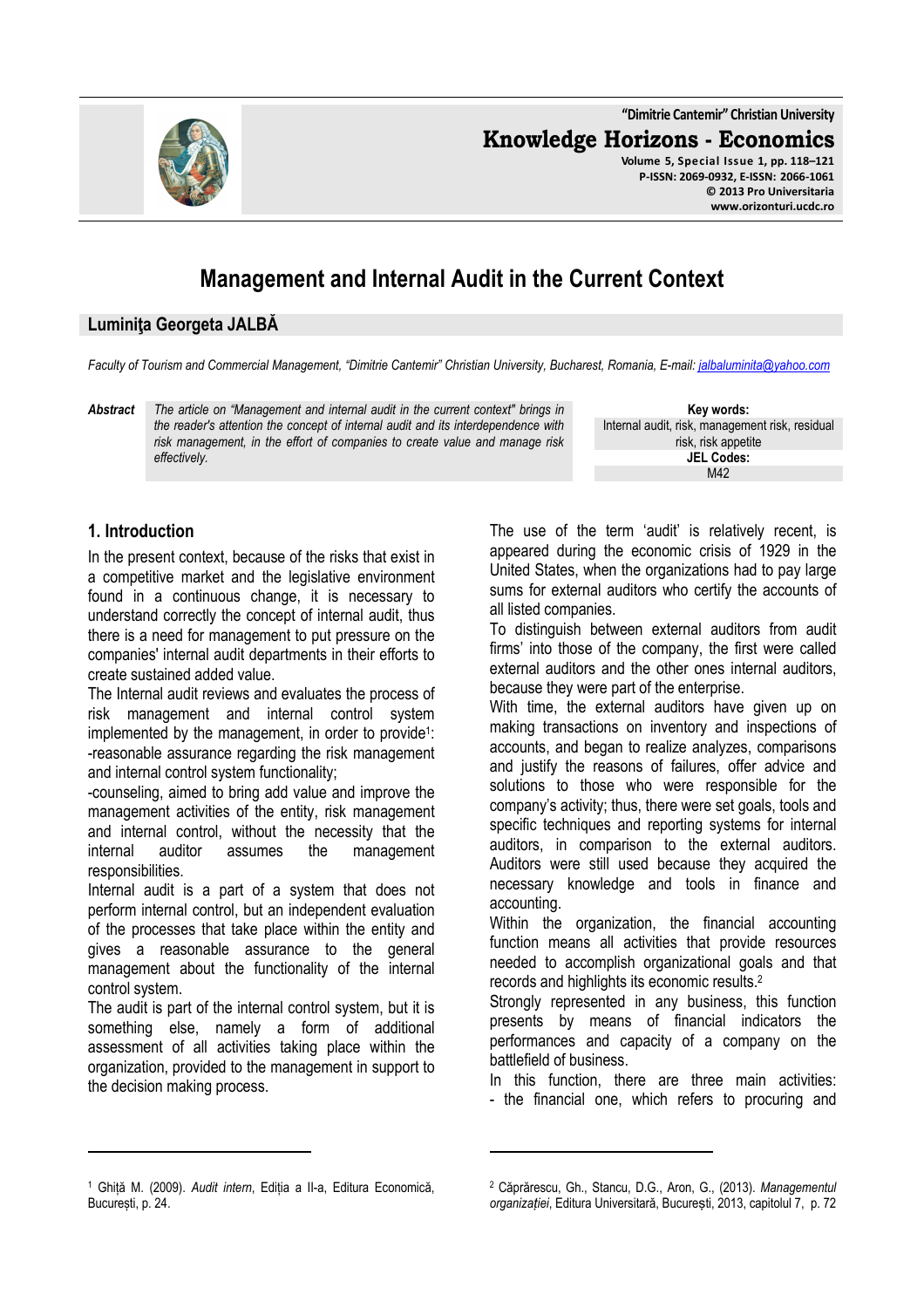registering the financial resources needed by the company;

-accounting, which refers to registering all the economic phenomena within the company;

-financial control management: this activity, which some management experts consider part of the financial activity, includes the whole process of checking compliance with rules relating to the existence, integrity, use, and retention of material and money values that the firm has in possession.<sup>3</sup>

Financial resources play an important role in the organization, in addition to the human and material ones, sustaining the smooth conduct of its activities<sup>4</sup>. Strongly represented in any business, this function illustrates through economic and financial indicators, the company's performance and its ability to fight the competition.

The new internal audit function will keep its financialaccounting connotations and certification accounts activity.

In the current context, managers need to understand the responsibility they have to organize their own internal control within the entities they manage and therefore should be involved in organizing activities as efficiently as possible.

In practice, the entities face big, medium and small risks that evolve continuously; in these circumstances, the management should find control activities that will help them in managing the risks and avoid undesirable effects.

When risk creates effects, the activity of the department at issue it did not work, or it was exceeded by the situation.

Under these circumstances, the management will generally trigger a monitoring or inspection activity, based on an order or decision, to solve dysfunctions caused by the risks within that compartment.

The risk, analyzed in the context of fulfilling the objectives, offers advantages or opportunities, as well as disadvantages or threats. Thus, if the risk has a negative impact on the objectives, then it remains a threat, and if the risk has positive connotations, it will provide opportunities that can be ignored or exploited.

Risk is defined as the threat that an action or event will adversely affect an organization's ability to achieve its objectives and to successfully execute strategies.

In this definition we can observe that the risk necessarily produces an impact on the objectives in a negative way.

l

## **2. Conclusions**

The research conducted on the evolution of internal audit can summarize that, over time, the concept of internal audit has showed the following trend in evolution:

Table 1. Short history of Internal Audit<sup>5</sup>

| 1. Verification of accounting records         | 1950      |
|-----------------------------------------------|-----------|
| 2. Conformity assessment                      | 1960      |
| 3. Examination of procedures                  | 1970      |
| 4. Assessment of controls                     | 1980      |
| 5. Report on Internal Control System          | 1990      |
| 6. Evaluation of Risk Management              | 2000      |
| 7. Improving Risk Management                  | 2001      |
| 8. Reporting activity carried                 | 2002      |
| 9. Adding plus value                          | 2003      |
| 10. Strengthening the internal audit function | 2004/2009 |
| 11. What next?                                | 2010/2012 |

*Verification of accounting records*. The auditing team must be responsible for checking records, ie whether they were correct or not. In these circumstances a measure of the performance of the internal audit activity was represented by the number of incorrect accounting entries identified.

*Conformity assessment.* Internal audit teams assessed the extent to which parties respected financial procedures, using checklists, tasks undertaken during the financial-accounting. Because they had to make unannounced inspections and examine records to identify abuse of procedures, these teams were called successful groups.

*Examination of procedures.* An interesting development of the internal audit activity occurred in 1960, when this activity began paying more attention to correct procedures. The role of internal auditors was to analyze the documents, checking accounts, identify problems and formulate appropriate recommendations to eliminate the causes of the problems found. More auditors found errors or problems that were caused by a lack of clarity or misinterpretation of procedures, proposing solutions to improve them. The internal auditors' opinions were very helpful to the management, opening new horizons in what internal audit should mean.

*Assessment of controls.* This progress was possible in the moment in which the attention focused on procedures has been extended to many other tools of control. Under these conditions, the performance of an entity is not only perceived as the result of compliance

 $\overline{a}$ 

<sup>3</sup> Căprărescu, Gh., Stancu, D.G., Aron, G., *op.cit*., 2013, capitol 7, p.72 din Nicolescu, O., Verboncu, I., *Fundamentele managementului organizaţiei*, Editura Universitară, Bucureşti, 2008. 4 Căprărescu, Gh., Stancu, D.G., Aron, G., op.cit., 2013, capitol 7, p.72.

<sup>5</sup>Adaptare după sursa: Pickett K.H.S. (2004). *The internal auditor at work – A Practical guide to everyday challenges,* Jhon Wiley&Sons, Inc., Hoboken, New Jersey, p.10*.*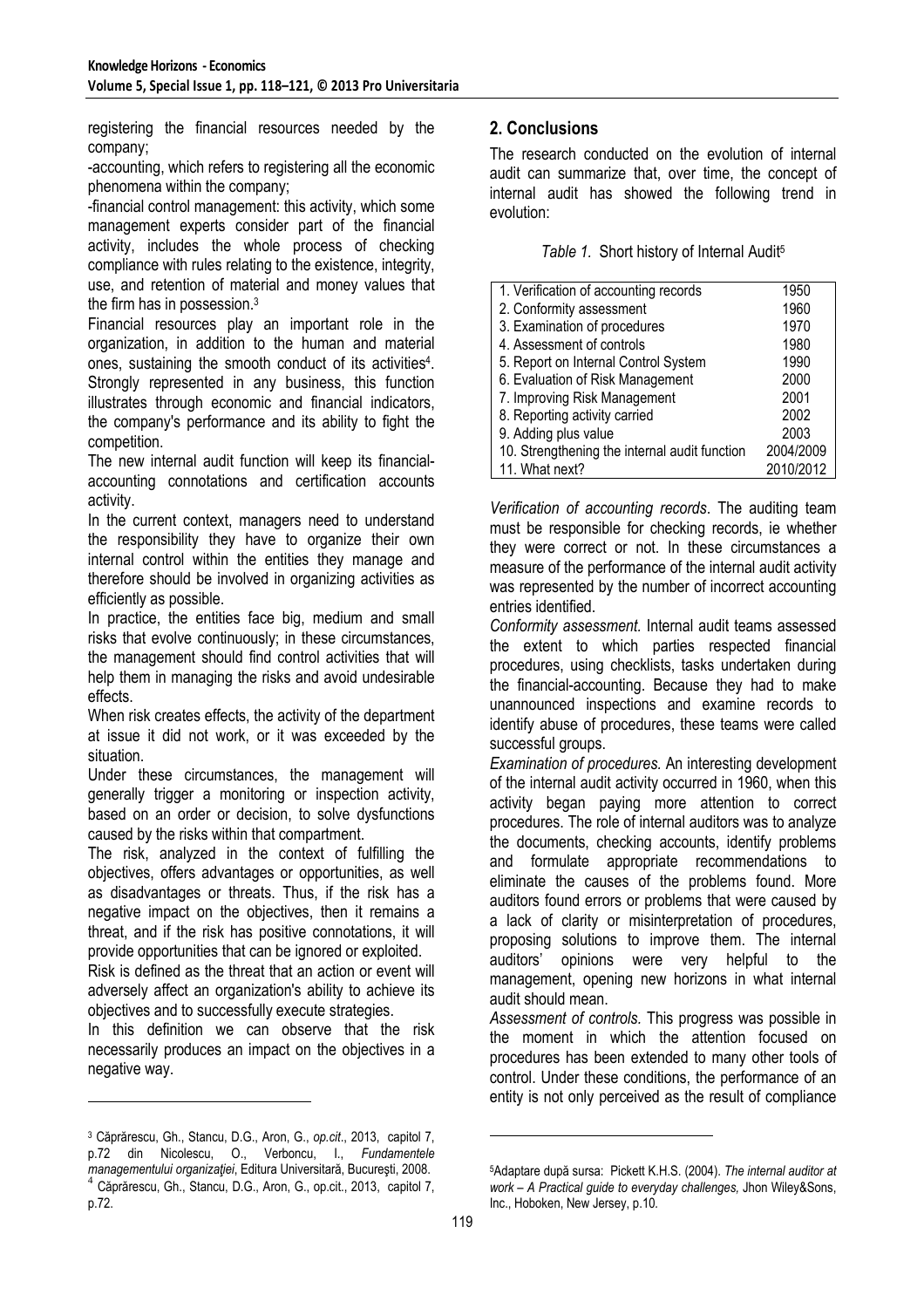with the manual procedures, but the result of the interaction of all instruments of control that the staff is equipped for the job. The internal auditor goes beyond routine and becomes an advisor for the management regarding different types of control that could be implemented in the entity.

*Report on internal control system.* A new stage of development of internal audit emerged as providing an independent opinion as a result of the evaluation of internal control systems within the entity. At this stage, between 1980-1990, were first used many techniques and tools of internal audit, their improvement being achieved in the internal audit process.

*Evaluation of risk management.* The year 1990 was marked by widespread use of the risk management system, thus obviating the criticism of entities that were the center of attention because of scandals, lack of efficient management or due to events that have had a negative impact on their business. The use of new and effective operational risk systems puts the focus on the importance that the corporate governance has upon all types of businesses and public services. As a result of these developments, many entities have paid attention to the implementation of internal audit and risk management systems. Under these conditions, the internal auditors had to examine and evaluate if the risk management processes implemented by management are appropriate, sufficient and effective, then they had to develop reports and recommendations to improve them.

*Improving risk management.* During that period when the internal auditors' activity had begun to be characterized by uniformity, due to the implementation of internal audit standards, a new international trend was beginning to manifest when talking about bigger entities. This trend is based on the widespread use of the concept of risk management. Spreading this notion among managers of different entities, there were some concerns about identifying risks, evaluating risks and implementing internal control measures that would lead to the achievement of the strategic objectives of the entities. Thus appeared the counseling component of the internal audit activity.

*Reporting activity.* Although internal auditors work was done on the basis of standards and supporting the entity's management in achieving their objectives, in practice appeared the need reporting the results of internal audit to the highest levels of management. At first, it was intended that this reporting be done in the form of an annual report of the internal audit activity. So, through their recommendations, internal audit has the ability to change the managements' agenda, i.e. the implementing of concrete measures that should lead to the achievement of the targets.

*Adding plus value.* This term was defined by the IIA as 'organizations exist to bring added value or to create opportunities for their owners, their customers and other stakeholders. This notion is the reason for their existence. The value results from providing products and services and the use of resources to promote the products and services. Collecting data in order to understand and evaluate risks, the internal auditors acquire a thorough knowledge of the operations and opportunities for improvement, which can be extremely useful to their organization. They can therefore provide valuable information in the form of advice, counseling, written communications or as other products, all of which must be properly communicated to the management or operating personnel responsible.' Specialists consider necessary to establish a basic

strategy that will lead to adding value. This strategy should include:

- getting the most out of internal audit activity, as reflected by the ratio between the impact achieved as a result of implementing the recommendations and the running costs of the internal audit;

- management support in the implementation of a control system within the entity;

- establishing a general framework on which the audit committee can relate, a strategy for the activity of internal audit in the company and a guarantee for the management committee members and sources underlying recommendations;

- identify key success factors given current developments and trends of the business entity.

Currently, in countries with developed economy, internal audit represents a qualified system capable of issuing an opinion concerning the relationships, processes and/or system management. The internal audit involved in supporting and strengthening the management processes, is mainly aimed to methodical and responsible operation in order to achieve the performance levels set out, focusing on strengthening the managerial control.

Internal audit, through the activities they carry, bring added value both by assessing the internal control system and risk analysis associated with audit work, and by the recommendations contained in the reports prepared and submitted with the purpose of achieving the objectives of the organization. Thus, it represents the tool that can eradicate amateurism. Shareholders, investors, employees, public institutions etc. Request information on how management decisions determine the outcomes of the entity and are even interested to have insurance/guarantees on the quality of the leadership process.

Internal audit is based on a flexible frame of reference, widely accepted, that has the ability to adapt to the